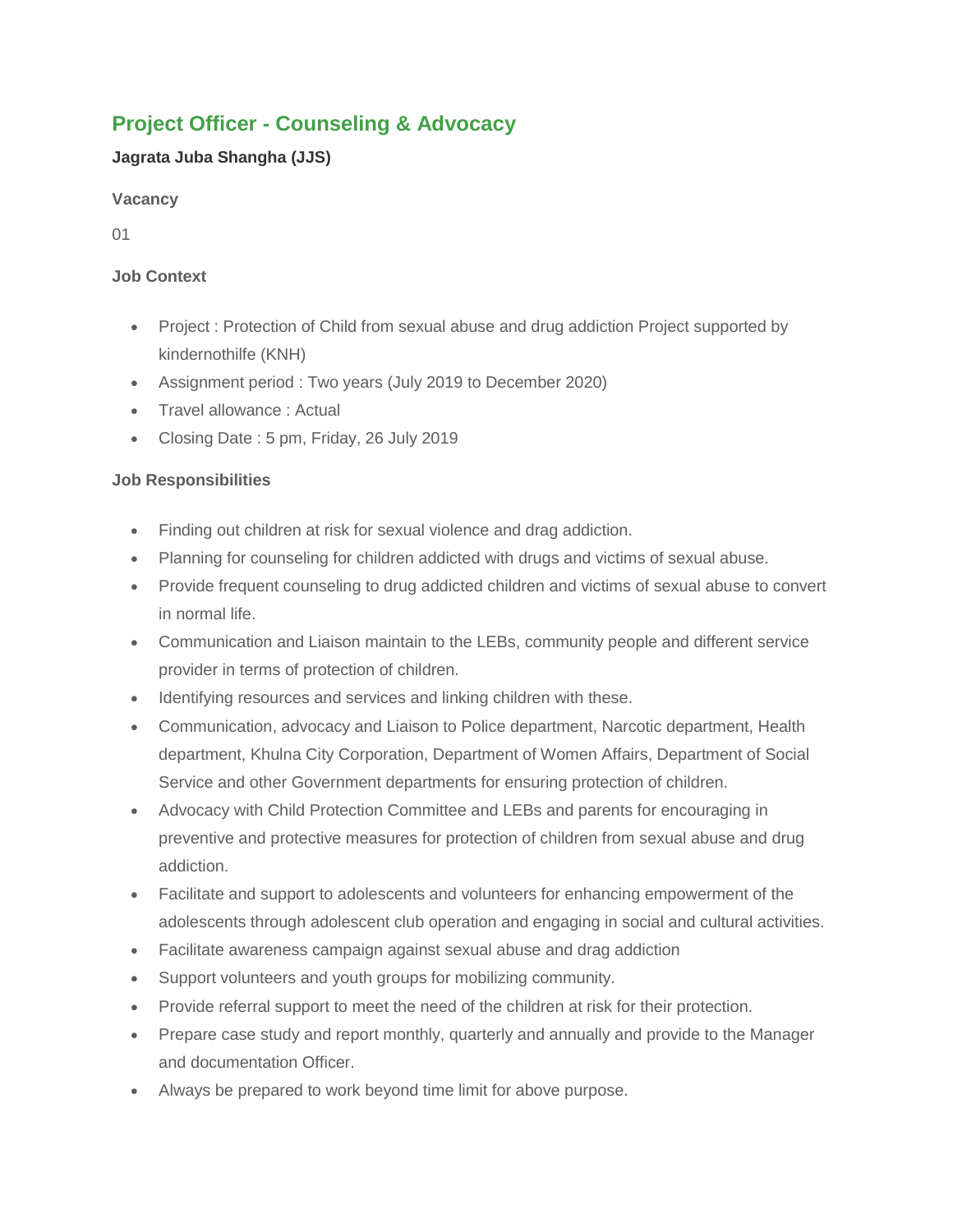- Besides all above responsibility any other work to meet the project need and organizational purpose have to be done perfectly.
- Perform any other relevant tasks as assigned by the senior management.
- Ensure that advance taken for an event is adjusted within timeline

#### **Employment Status**

**Contractual** 

#### **Educational Requirements**

- Bachelor in psychology. Masters in psychology is preferable
- Qualification : Report writing capacity both Bangla and English, Computer and communication skills.

#### **Experience Requirements**

• At least 1 year(s)

#### **Additional Requirements**

- Age at most 40 years
- Minimum 1 year of working experience in Child protection issues.
- Female candidates are encouraged to apply.

#### **Job Location**

Khulna

#### **Salary**

Tk. 30000 (Monthly)

## **Read Before Apply**

## **\*Photograph must be enclosed with the resume.**